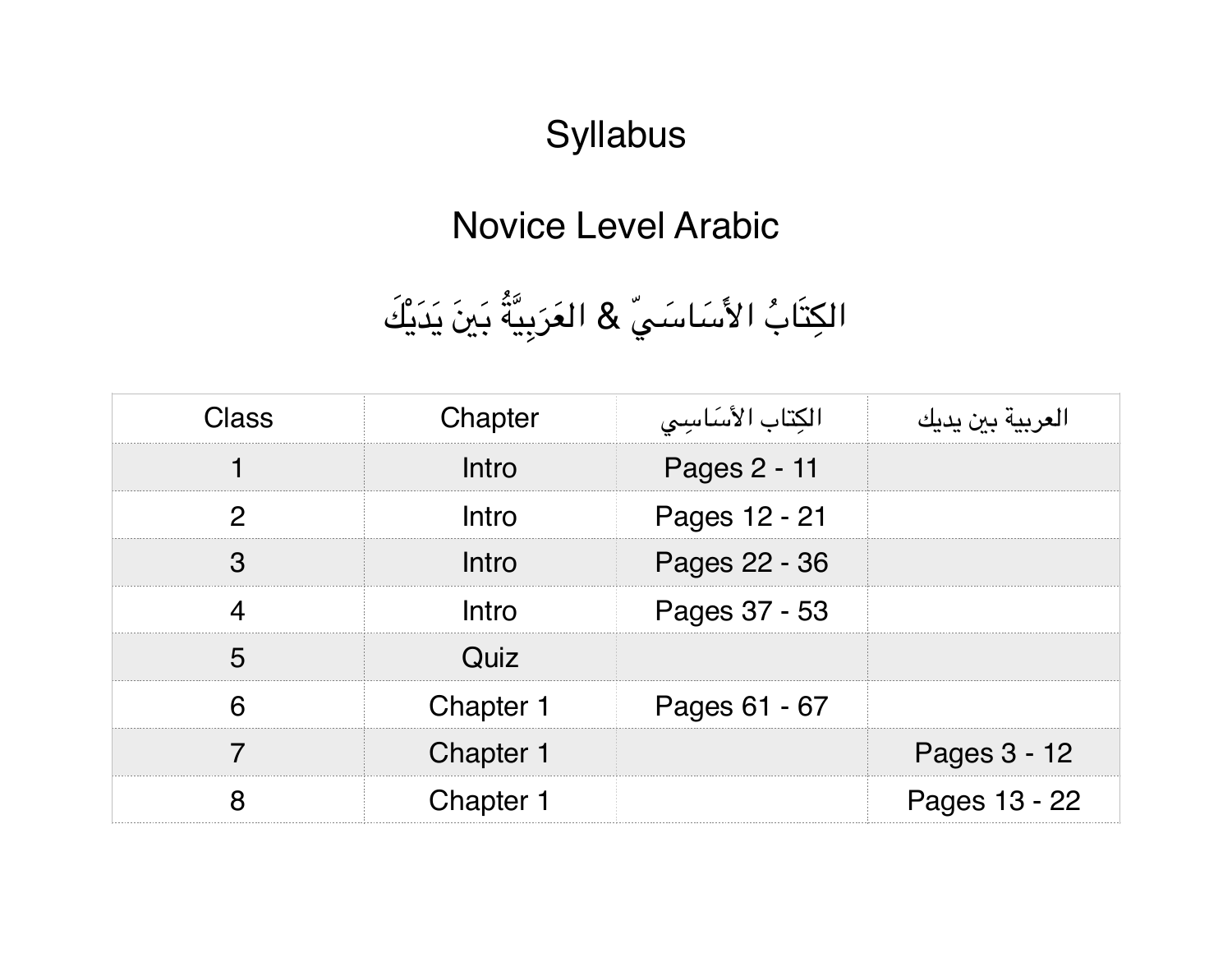| 9                 | <b>Chapter 2</b> | Pages 68 - 75   |                 |
|-------------------|------------------|-----------------|-----------------|
|                   | Chapter 3        | Pages 76 - 83   |                 |
| 10                | Chapter 4        | Pages 84 - 95   |                 |
| 11                | Quiz             |                 |                 |
| $12 \overline{ }$ | Chapter 5        | Pages 96 - 109  |                 |
| 13                | Chapter 5        |                 | Pages 95 - 104  |
| 14                | Chapter 5        |                 | Pages 105 - 114 |
| 15                | Chapter 6        | Pages 110 - 126 |                 |
| 16                | Chapter 7        | Pages 127 - 138 |                 |
| 17                | Quiz             |                 |                 |
| 18                | Chapter 8        | Pages 139 - 151 |                 |
| 19                | Chapter 9        | Pages 152 - 165 |                 |
| 20                | Chapter 15       |                 | Pages 329 - 338 |
| 21                | Chapter 15       |                 | Pages 339 - 348 |
| 22                | Quiz             |                 |                 |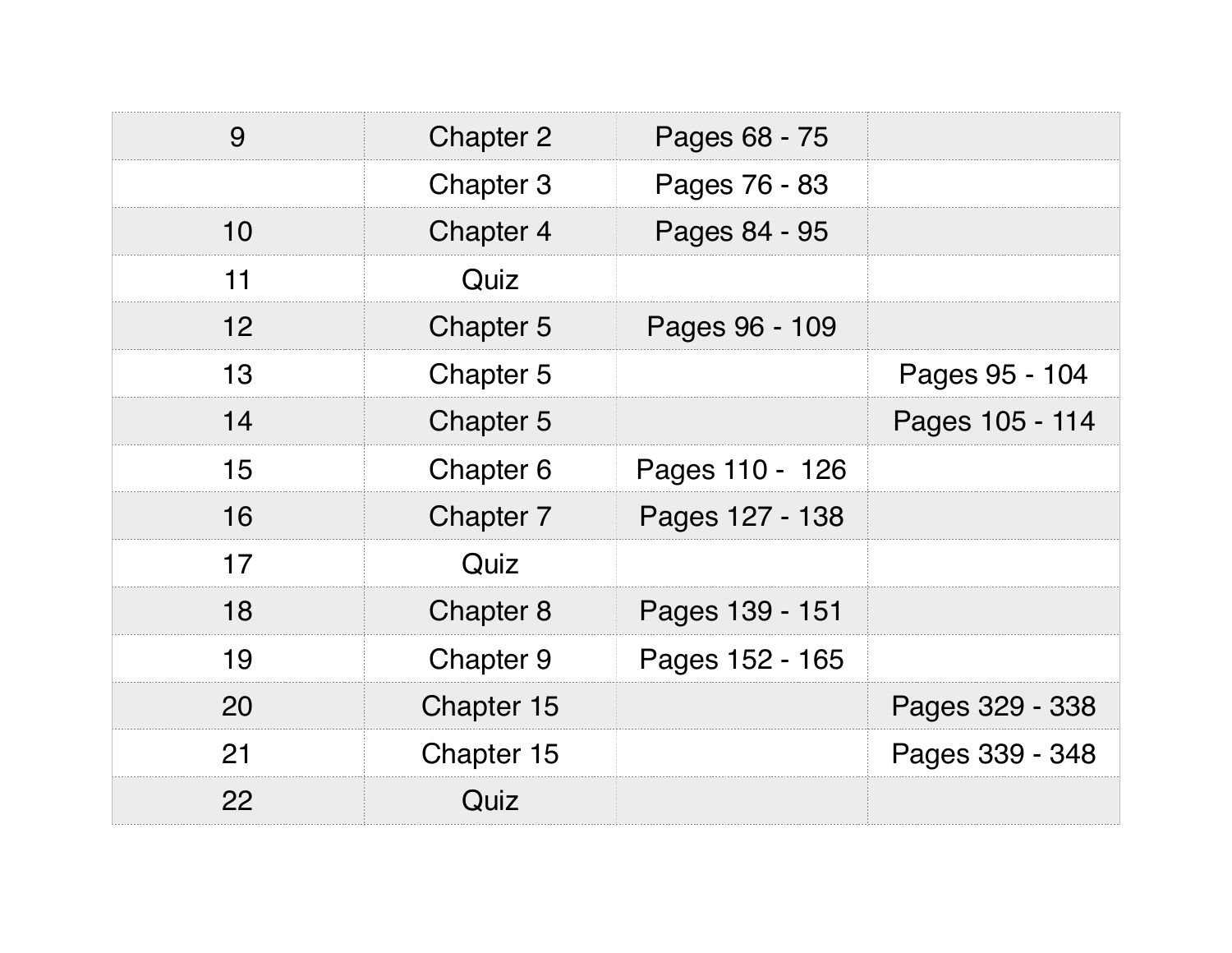| 23 | Chapter 10 | Pages 166 - 177 |                 |
|----|------------|-----------------|-----------------|
| 24 | Chapter 2  |                 | Pages 25 - 34   |
| 25 | Chapter 2  |                 | Pages 35 - 46   |
| 26 | Chapter 4  |                 | Pages 71 - 80   |
| 27 | Chapter 4  |                 | Pages 81 - 92   |
| 28 | Chapter 6  |                 | Pages 117 - 126 |
| 29 | Chapter 6  |                 | Pages 127 - 138 |
| 30 | Chapter 7  |                 | Pages 141 - 150 |
| 31 | Chapter 7  |                 | Pages 151 - 160 |
| 32 | Chapter 8  |                 | Pages 163 - 172 |
| 33 | Chapter 8  |                 | Pages 182 - 188 |
| 34 | Quiz       |                 |                 |
| 35 | Chapter 11 | Pages 179 - 188 |                 |
| 36 | Chapter 12 | Pages 189 - 198 |                 |
| 37 | Chapter 13 | Pages 199 - 207 |                 |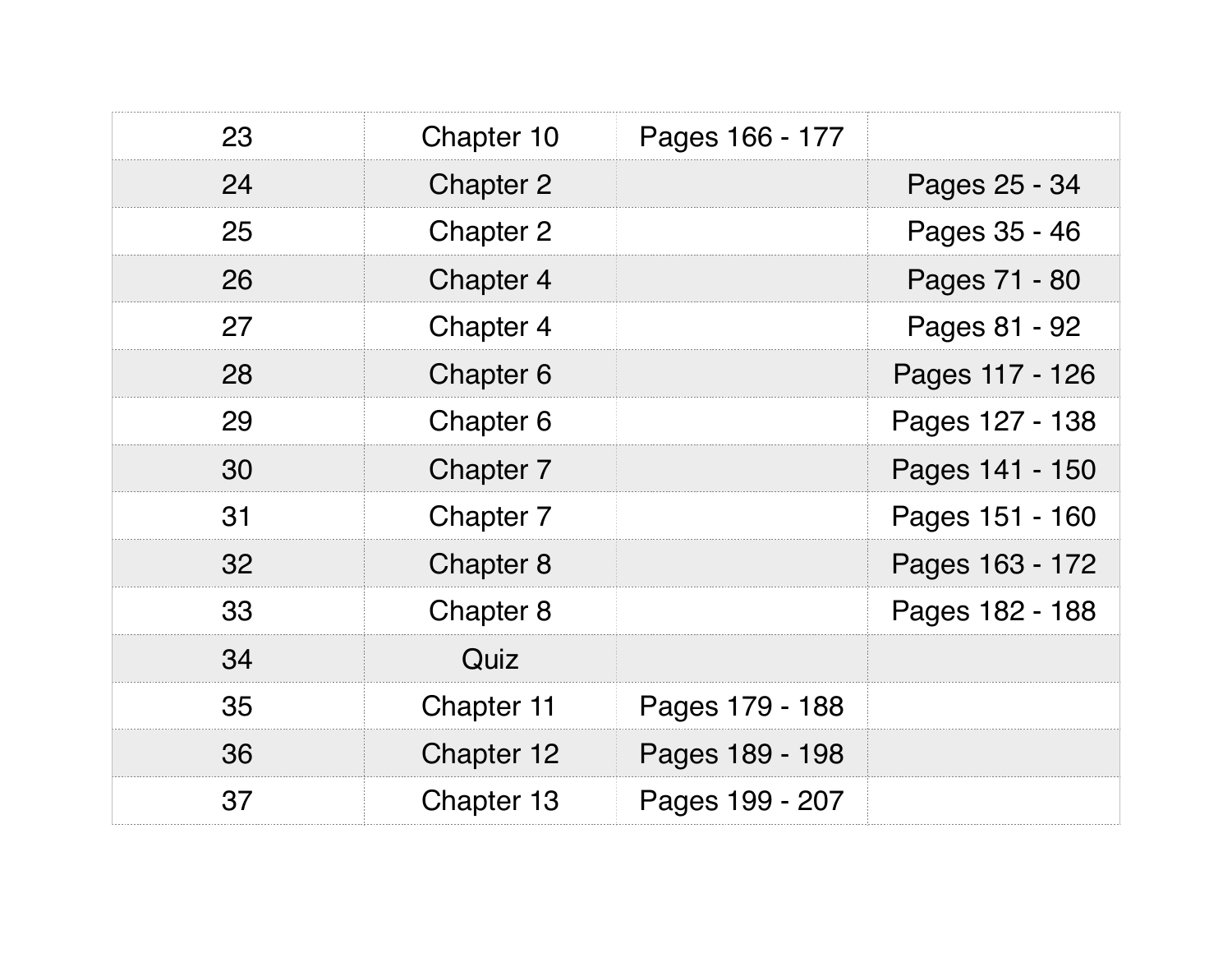| 38 | Chapter 14 | Pages 208 - 217 |                 |
|----|------------|-----------------|-----------------|
| 39 | Quiz       |                 |                 |
| 40 | Chapter 11 |                 | Pages 235 - 246 |
| 41 | Chapter 11 |                 | Pages 247 - 256 |
| 42 | Chapter 12 |                 | Pages 257 - 268 |
| 43 | Chapter 12 |                 | Pages 269 - 280 |
| 44 | Chapter 13 |                 | Pages 283 - 292 |
| 45 | Chapter 13 |                 | Pages 293 - 302 |
| 46 | Chapter 14 |                 | Pages 305 - 314 |
| 47 | Chapter 14 |                 | Pages 315 - 326 |
| 48 | Chapter 16 |                 | Pages 351 - 360 |
| 49 | Chapter 16 |                 | Pages 361 - 370 |
| 50 | Chapter 16 |                 | Pages 371 - 378 |
| 51 | Quiz       |                 |                 |
| 52 | Chapter 15 | Pages 220 - 231 |                 |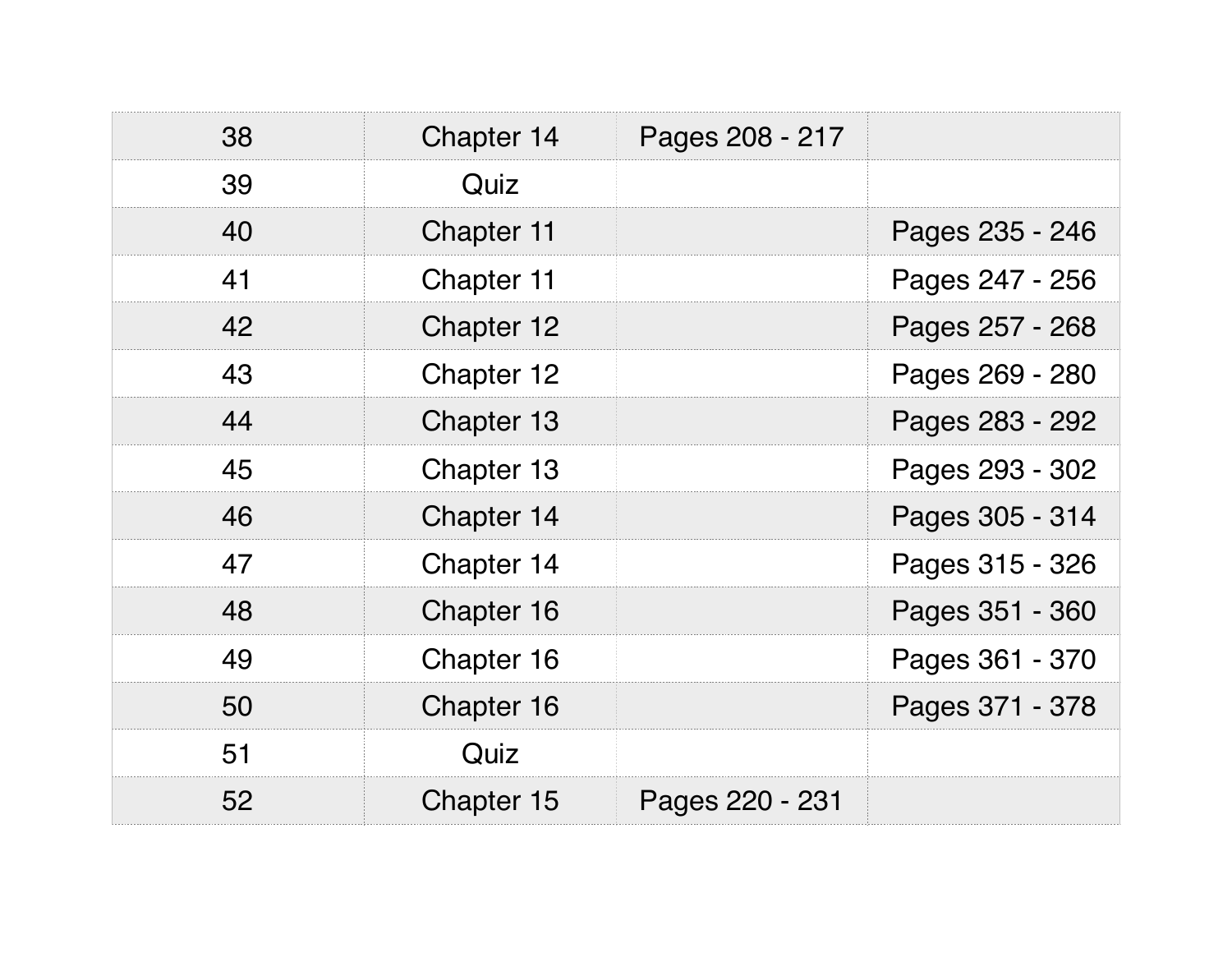| 53 | Chapter 16 | Pages 232 - 248 |                 |
|----|------------|-----------------|-----------------|
| 54 | Chapter 17 | Pages 249 - 257 |                 |
| 55 | Chapter 17 | Pages 258 - 265 |                 |
| 56 | Chapter 9  |                 | Pages 191 - 200 |
| 57 | Chapter 9  |                 | Pages 201 - 210 |
| 58 | Quiz       |                 |                 |
| 59 | Chapter 18 | Pages 266 - 276 |                 |
| 60 | Chapter 18 | Pages 277 - 284 |                 |
| 61 | Chapter 19 | Pages 285 - 295 |                 |
| 62 | Chapter 19 | Pages 295 - 304 |                 |
| 63 | Chapter 20 | Pages 305 - 318 |                 |
| 64 | Quiz       |                 |                 |
| 65 | Chapter 21 | Pages 319 - 334 |                 |
| 62 | Chapter 22 | Pages 335 - 341 |                 |
| 63 | Chapter 22 | Pages 342 - 351 |                 |
|    |            |                 |                 |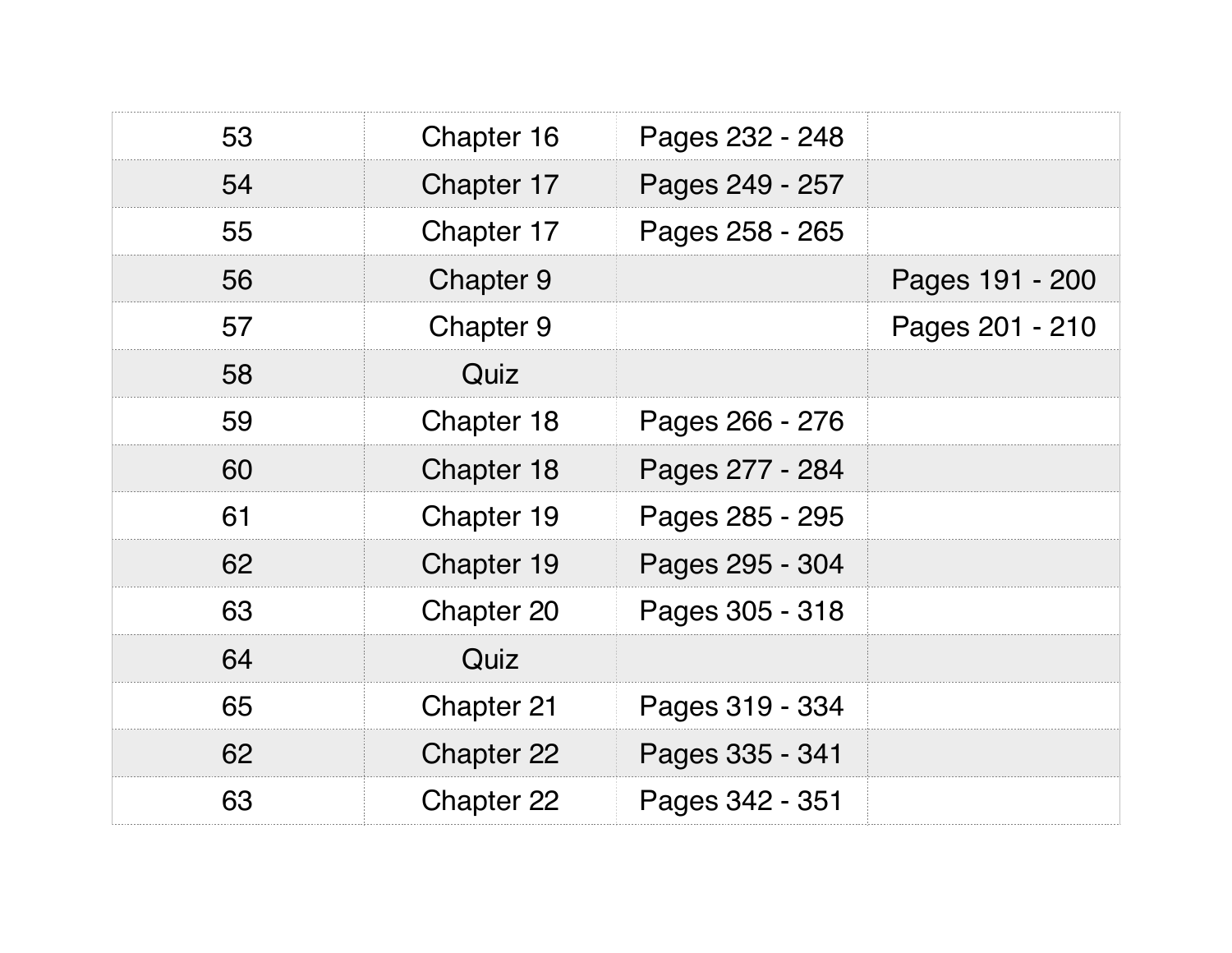| 64 | Chapter 23                      | Pages 352 - 363 |                 |
|----|---------------------------------|-----------------|-----------------|
| 65 | Chapter 23                      | Pages 363 - 372 |                 |
| 67 | Chapter 24                      | Pages 273 - 394 |                 |
| 68 | Chapter 25                      | Page 395 - 413  |                 |
| 69 | Chapter 3                       |                 | Pages 49 - 58   |
| 70 | Chapter 3                       |                 | Pages 59 - 68   |
| 71 | Chapter 10                      |                 | Pages 213 - 222 |
| 72 | Chapter 10                      |                 | Pages 223 - 234 |
| 73 | Quiz                            |                 | Pages 384 - 386 |
| 74 | جسم الإنسان<br>الأدوات المنزلية |                 | Pages 382 - 384 |
| 75 | الفواكه<br>أشياء مستعملة كثي    |                 | Pages 384 - 386 |
| 76 | Quiz                            |                 |                 |